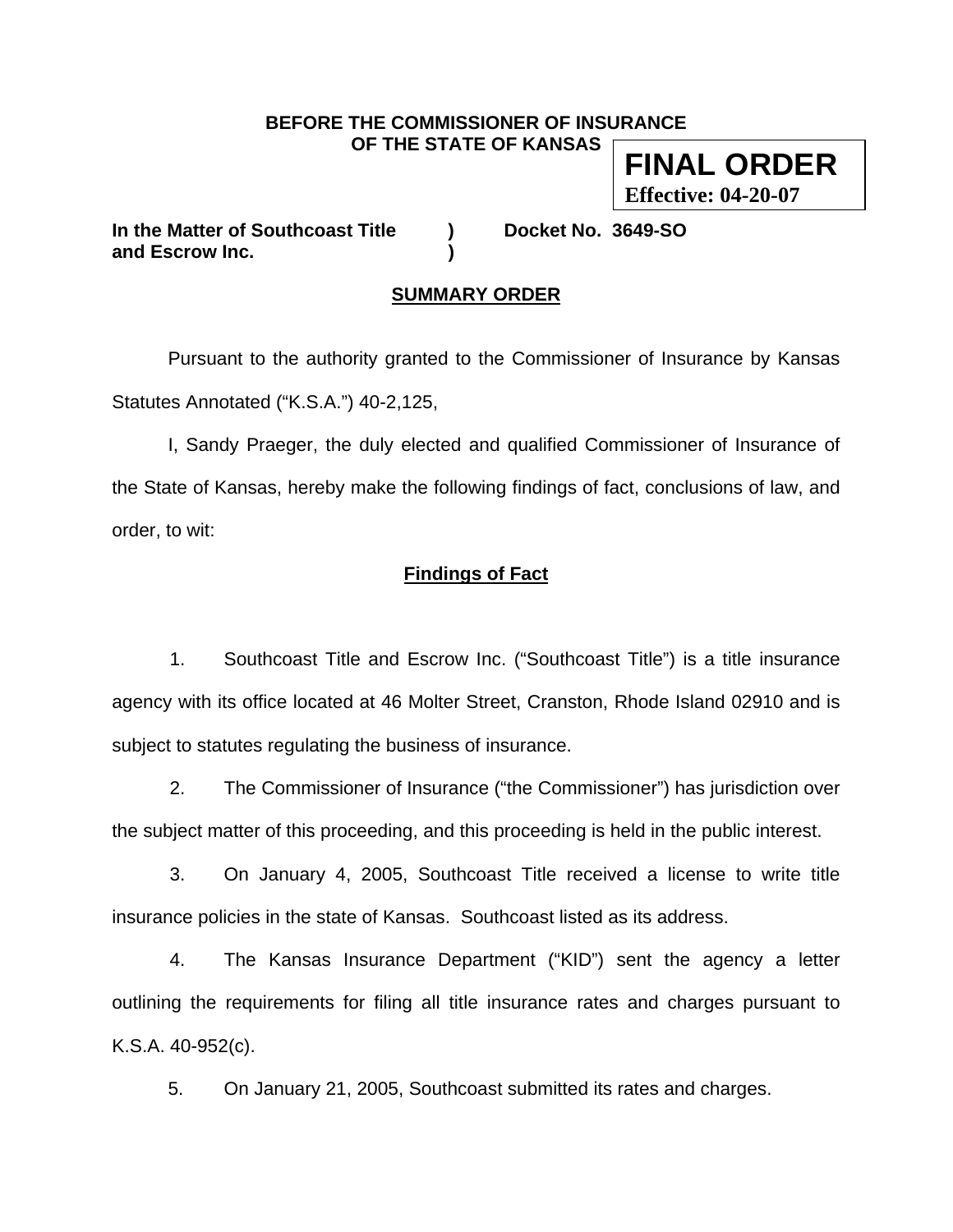6. On January 21, 2005, Southcoast advised KID that the required bond would be submitted.

 7. On August 4, 2005, KID returned to Southcoast its the rate and charge filing stamped "No Action" and advised the company to refile its rates and charges when its bond was submitted.

8. Southcoast did not resubmit its rates and charges or bond.

 9. On February 2, 2007, KID received a letter from Charity Makela, Region Claims Counsel, of Stewart Title Guaranty Company that Southcoast issued two polices on property in Kansas.

## **Conclusions of Law**

1. K.S.A. 40-952(c) provides, in relevant part,

…Every insurance agent, agency or company authorized to transact title insurance in this state shall file with the commissioner every manual of classification, rules and rates, every rating plan, every rate card and every modification of the foregoing which may be used in connection with providing title insurance or other services in connection with real estate transactions on property located in counties having a population of 10,000 or more. No charge may be made by any title insurance agent, agency or company that has not been filed with the commissioner as required by this section. Any service customarily provided by a title insurance agent or affiliated entity that is not included in the rates shall be disclosed when the rates are filed with the commissioner.

2. K.S.A. 40-2,125(a)(1) provides, in relevant part:

If the commissioner determines after notice and opportunity for a hearing that any person engaged or is engaging in any act or practice constituting a violation of any provision of Kansas insurance statutes or any rule and regulation or order thereunder, the commissioner may in the exercise of discretion, order… payment of a monetary penalty of not more than \$1,000 for each and every act or violation, unless the person knew or reasonably should have known such person was in violation of the Kansas insurance statutes or any rule and regulation or order thereunder, in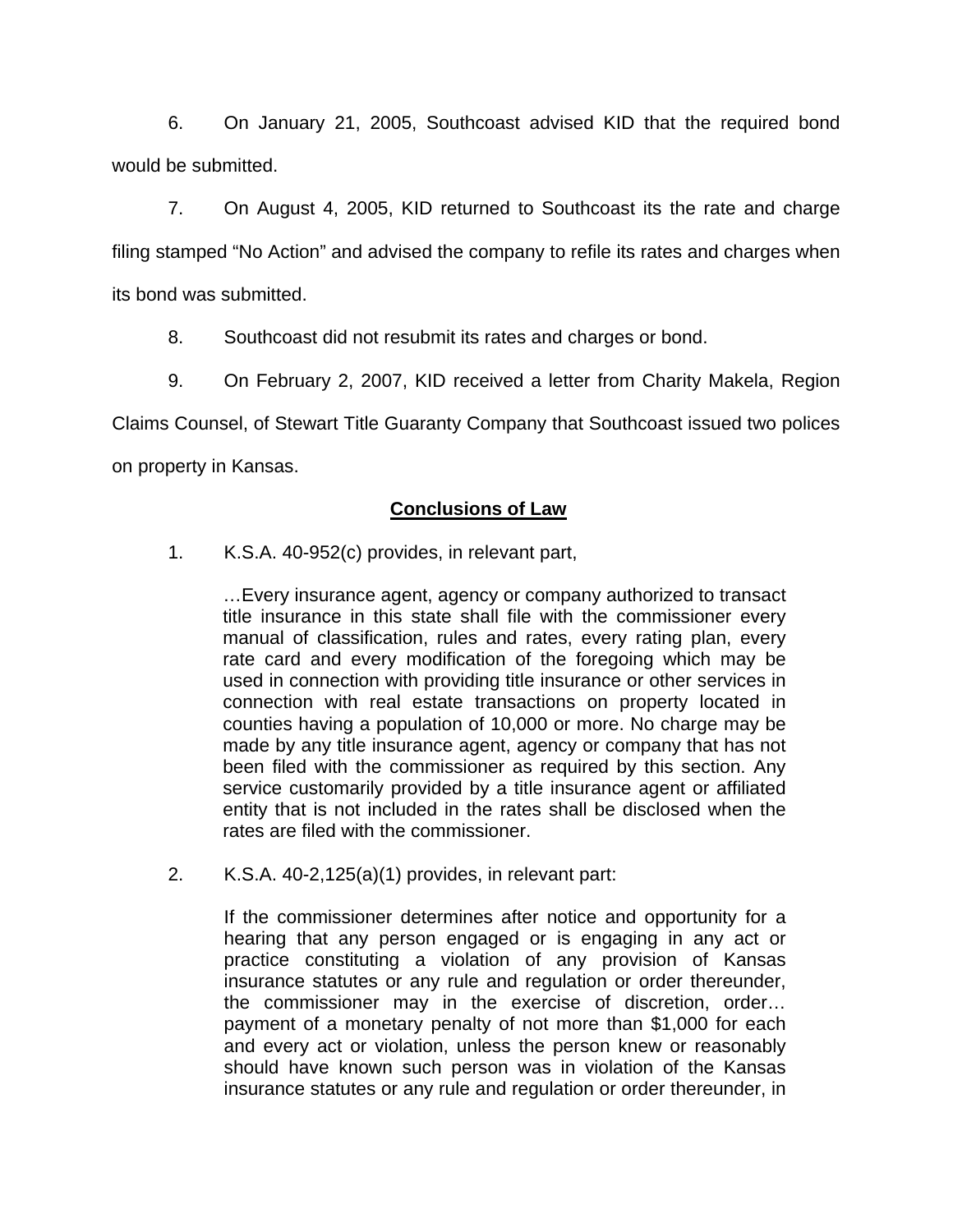which case the penalty shall be not more than \$2,000 for each and every violation.

3. Based on the information contained in paragraphs three (3) through nine (9) above, it appears that Southcoast Title and Escrow Inc. failed to file with the commissioner every manual of classification, rules and rates, every rating plan, every rate card and every modification of the foregoing which may be used in connection with providing title insurance or other services in connection with real estate transactions on property located in counties having a population of 10,000 or more in violation of K.S.A. 40-952(c).

## **IT IS THEREFORE, BY THE COMMISSIONER OF INSURANCE, ORDERED THAT:**

1. Southcoast Title and Escrow Inc. shall remit to the Kansas Insurance Department an administrative penalty in the sum of five hundred dollars (\$500) for violating K.S.A. 40-952(c).

 2. The Commissioner of Insurance retains jurisdiction over the subject matter of this proceeding and over the parties for the purpose of entering such further order or orders as may be deemed proper.

#### **Notice of Right to Hearing or Appeal**

You are entitled to a hearing pursuant to K.S.A. § 77-537, the Kansas Administrative Procedure Act. If you desire a hearing, you must file a written request for a hearing with:

> John W. Campbell, General Counsel Kansas Insurance Department 420 S.W. 9th Street Topeka, Kansas 66612.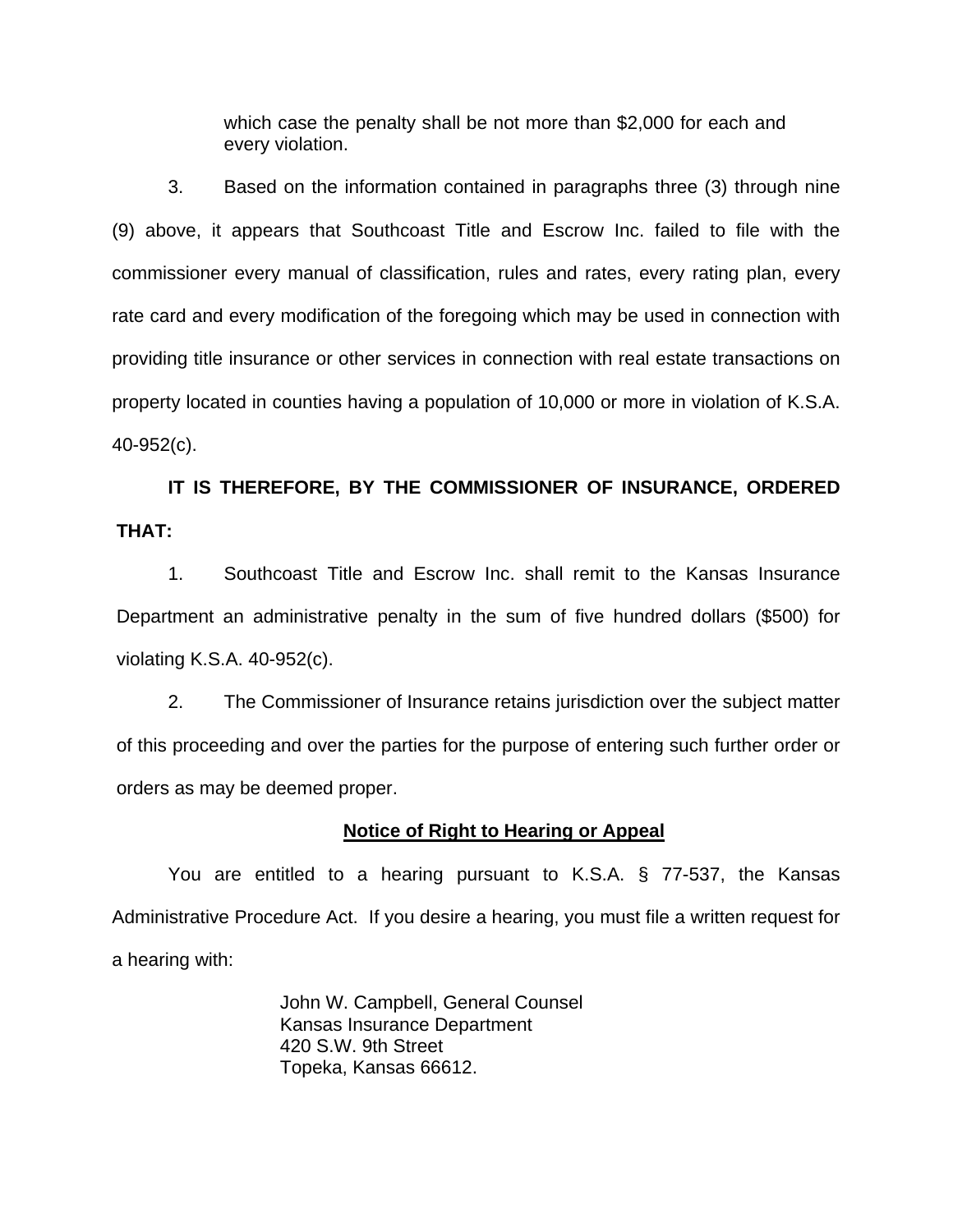This request must be filed within fifteen (15) days from the date of service of this Order. If you request a hearing, the Kansas Insurance Department will notify you of the time and place of the hearing and information on the procedures, right of representation, and other rights of parties relating to the conduct of the hearing, before commencement of same.

If a hearing is not requested in the time and manner stated above, this Order shall become effective as a Final Order upon the expiration of time for requesting a hearing, pursuant to K.S.A. § 77-613. In the event that you file a petition for judicial review, pursuant to K.S.A. § 77-613(e), the agency officer to be served on behalf of the Kansas Insurance Department is:

> John W. Campbell, General Counsel Kansas Insurance Department 420 S.W. 9th Street Topeka, Kansas 66612.

 **IT IS SO ORDERED THIS \_2nd\_\_ DAY OF APRIL, 2007, IN THE CITY OF TOPEKA, COUNTY OF SHAWNEE, STATE OF KANSAS.** 



/s/ Sandy Praeger Sandy Praeger Commissioner of Insurance

 \_/s/ John W. Campbell\_\_\_\_\_\_\_\_\_\_\_\_\_\_\_\_\_ John W. Campbell General Counsel